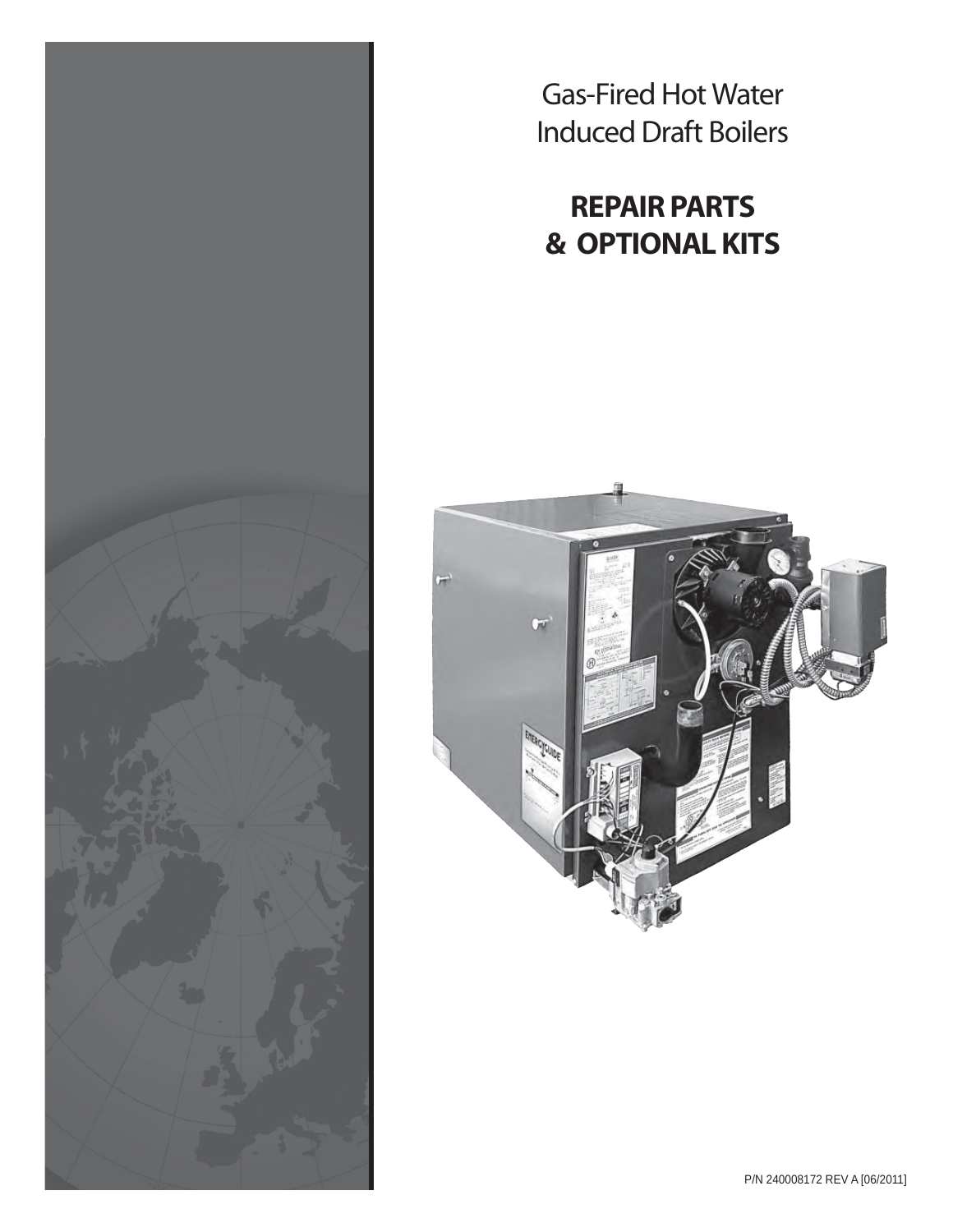### **Jacket Sections and Base Parts**



**2**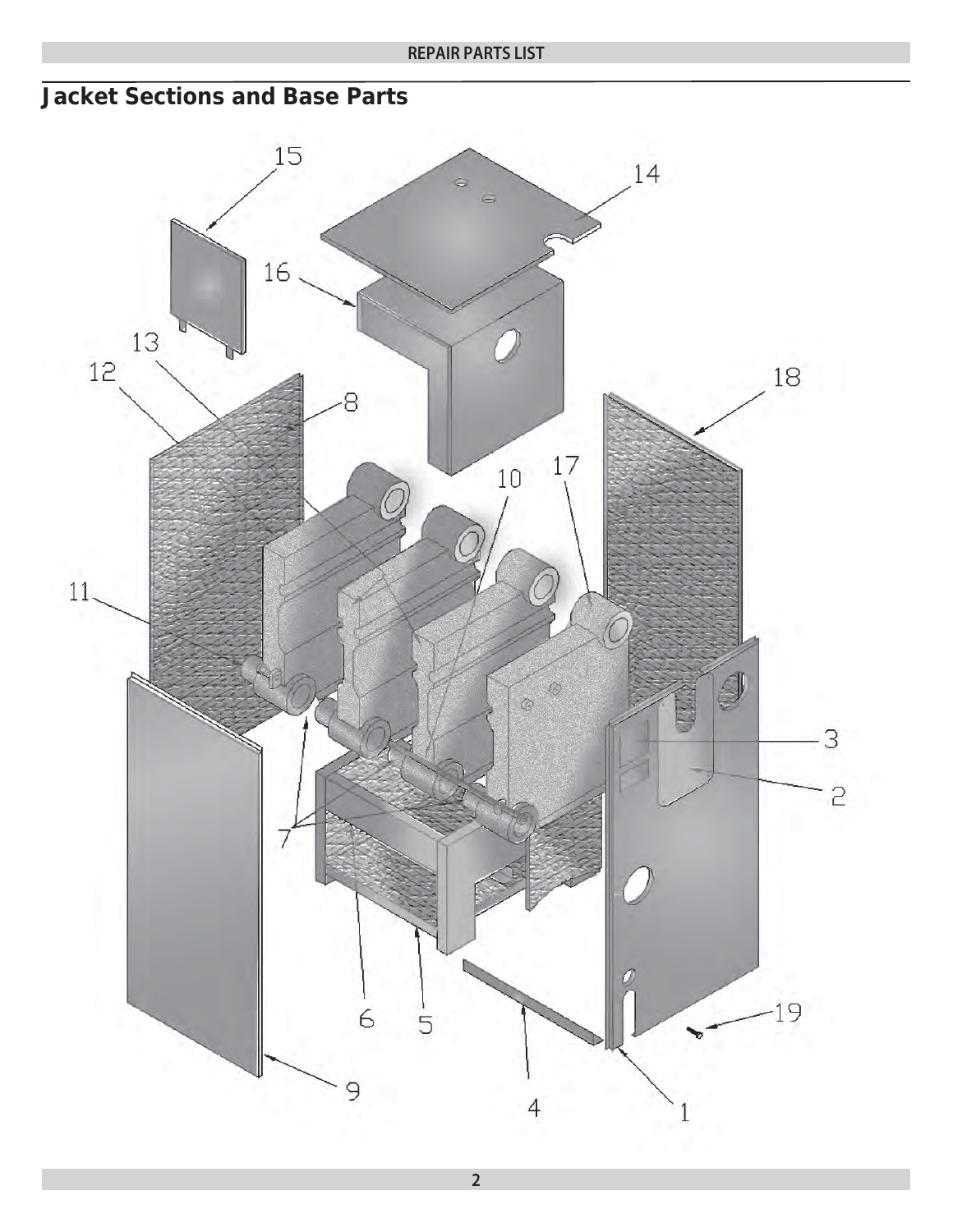## **Jacket Sections and Base Parts**

| <b>KEY</b>     | <b>DESCRIPTION</b>                                | <b>PART NUMBERS FOR</b> |           |           |                  |                  |                  |  |
|----------------|---------------------------------------------------|-------------------------|-----------|-----------|------------------|------------------|------------------|--|
| NO.            |                                                   | 2 Section               | 3 Section | 4 Section | <b>5 Section</b> | <b>6 Section</b> | <b>7 Section</b> |  |
| $\mathbf{1}$   | Jacket, Right Side Panel                          | 730001050               | 730001050 | 730001050 | 730001050        | 730001050        | 730001050        |  |
| $\overline{2}$ | <b>Blower Cover Plate</b>                         | 630001170               | 630001170 | 630001170 | 630001170        | 630001170        | 630001170        |  |
| 3              | <b>Rating Plate</b>                               | 240004760               | 240004760 | 240004760 | 240004760        | 240004760        | 240004760        |  |
| $\overline{4}$ | Jacket Tie Bar                                    | 42500653                | 42500654  | 42500655  | 42500656         | 42500657         | 42500658         |  |
| 5              | <b>Boiler Base</b>                                | 42500733                | 42500734  | 42500735  | 42500736         | 42500737         | 42500738         |  |
| 6              | Insulation, Base Side (2<br>Required)             | 14614020                | 14614020  | 14614020  | 14614020         | 14614020         | 14614020         |  |
| 6              | Insulation, Base Front                            | 14614112                | 14614113  | 14614114  | 14614115         | 14614116         | 14614117         |  |
| 6              | Insulation, Base Rear                             | 14614122                | 14614123  | 14614124  | 14614125         | 14614126         | 14614127         |  |
| 7              | Nipple, Boiler                                    | 43300976                | 43300976  | 43300976  | 43300976         | 43300976         | 43300976         |  |
| 8              | Jacket, Left Side Panel                           | 730001040               | 730001040 | 730001040 | 730001040        | 730001040        | 730001040        |  |
| $\mathsf{q}$   | Jacket, Front Panel                               | 730001032               | 730001033 | 730001034 | 730001035        | 730001036        | 730001037        |  |
| 10             | 1/4" Tie Rod, (2 Required)                        | 14605008                | 14605002  | 14605002  | 14605051         | 14605053         | 14605008         |  |
| 11             | Nut & Washer                                      | 1330002                 | 1330002   | 1330002   | 1330002          | 1330002          | 1330002          |  |
| 12             | Section, Left End                                 | 41000019                | 41000019  | 41000019  | 41000019         | 41000019         | 41000019         |  |
| 13             | Section, Intermediate                             |                         | 41001018  | 41001018  | 41001018         | 41001018         | 41001018         |  |
| 14             | Jacket, Top Panel                                 | 730001012               | 730001013 | 730001014 | 730001015        | 730001016        | 730001017        |  |
| 15             | Cleanout Plate(s) & Insula-                       | 42501539                | 42501540  | 42501541  | 42501542         | 42501540 &       | 42501541         |  |
|                | tion                                              |                         |           |           |                  | 42501541         | (x2)             |  |
| 16             | Flue Collector                                    | 730003002               | 730003003 | 730003004 | 730003005        | 730003006        | 730003007        |  |
| 17             | Section, Right End                                | 41000017                | 41000017  | 41000017  | 41000017         | 41000017         | 41000017         |  |
| 18             | Jacket, Back Panel                                | 730001022               | 730001023 | 730001024 | 730001025        | 730001026        | 730001027        |  |
| $\ddagger$     | Jacket, Complete                                  | 730001002               | 730001003 | 730001004 | 730001005        | 730001006        | 730001007        |  |
| 19             | #10 x 1/2 Sheet Metal<br><b>Screw</b>             | 14695074                | 14695074  | 14695074  | 14695074         | 14695074         | 14695074         |  |
| $\ddagger$     | <b>Block Assembly</b><br>(7, 10, 11, 12, 13, 17)) | 41000212                | 41000312  | 41000412  | 41000512         | 41000612         | 41000712         |  |
| $\ddagger$     | Combustible Floor Plate                           | 14614031                | 14614031  | 14614031  | 14614031         | 14614032         | 14614032         |  |

*‡ Not illustrated*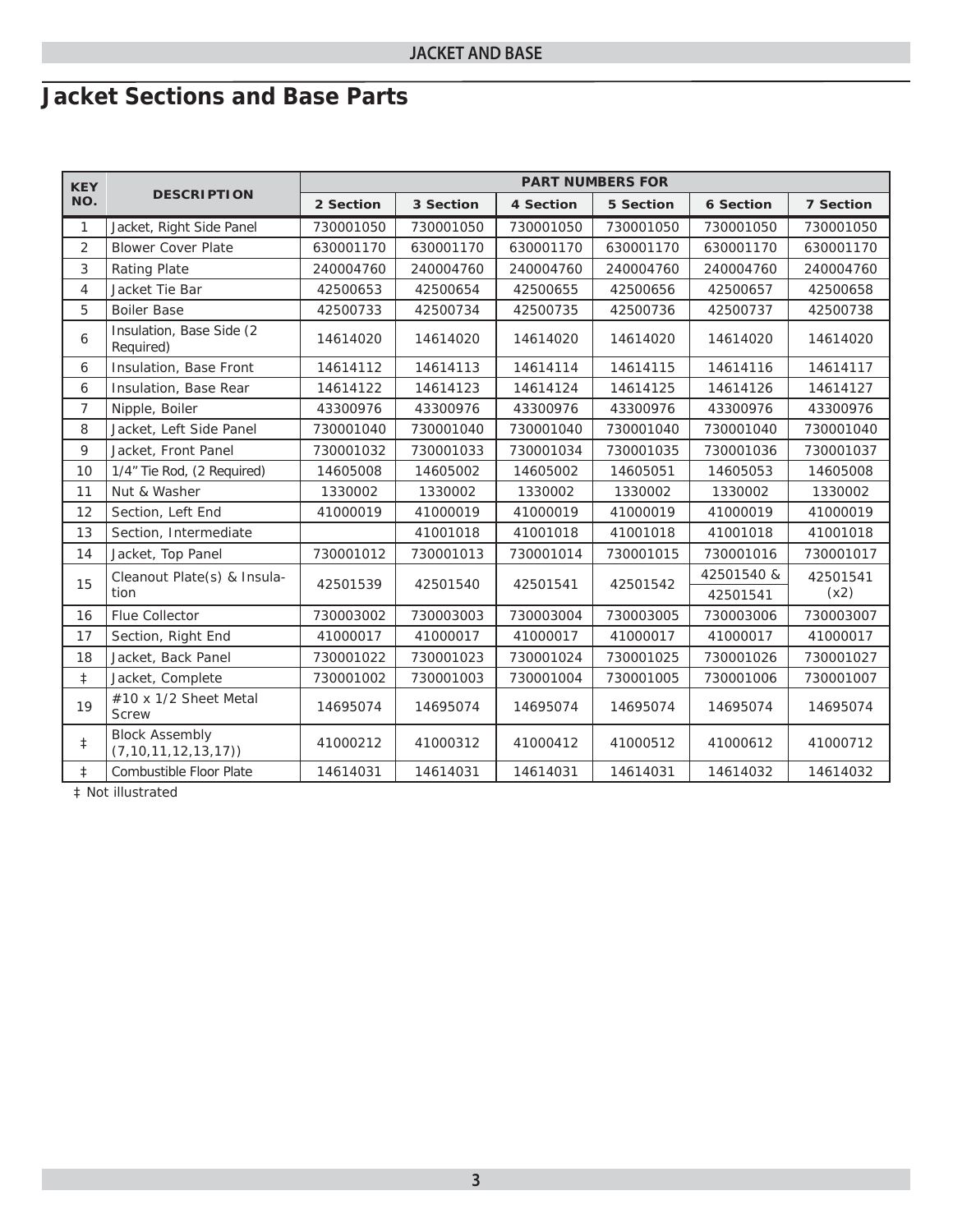## **Boiler Controls and Piping Repair Parts**

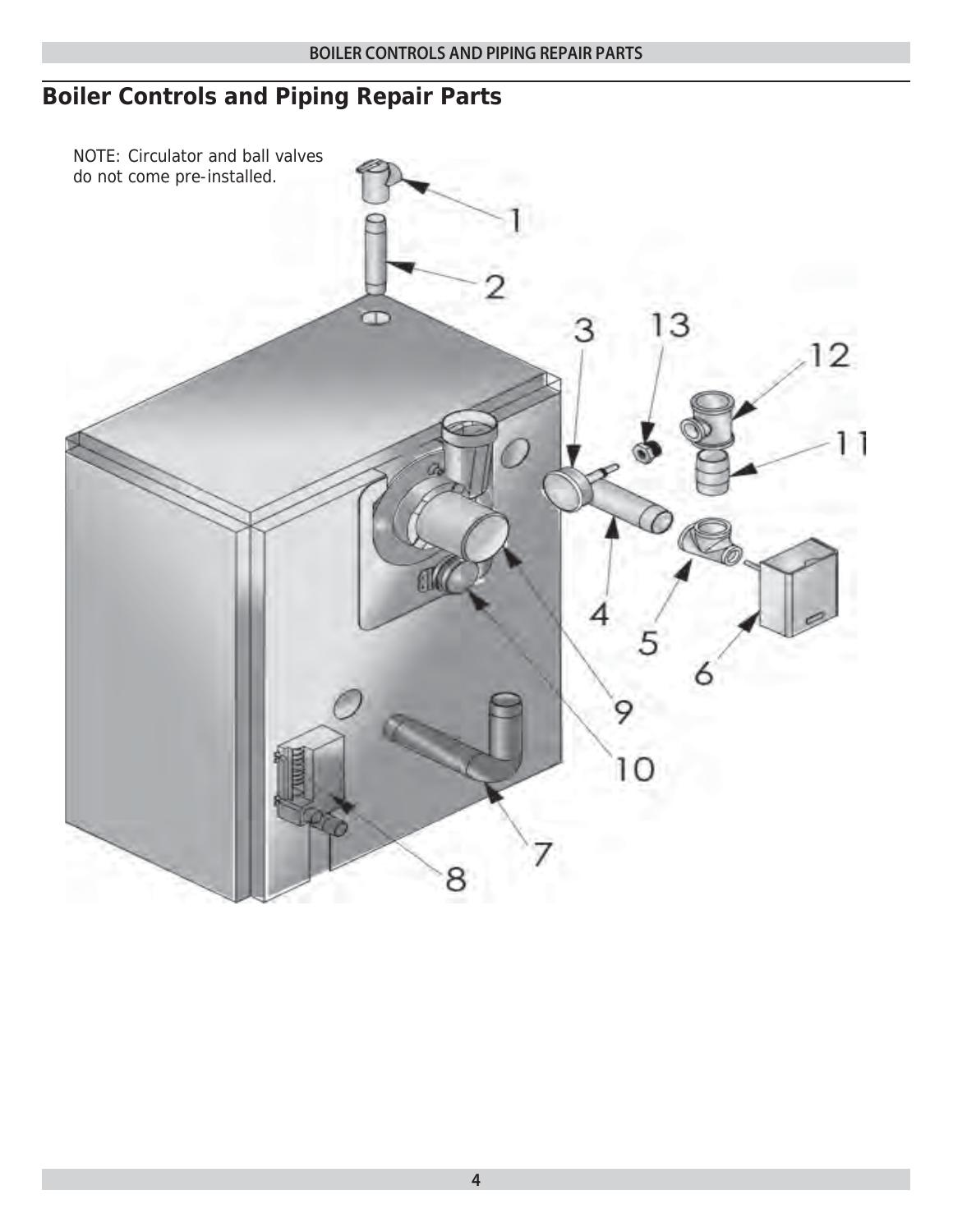# **Boiler Controls and Piping Repair Parts**

| <b>Key</b><br>No. | <b>Description</b>                                                      | Part<br>No. |
|-------------------|-------------------------------------------------------------------------|-------------|
| 1                 | 3/4" ASME Relief Valve                                                  | 14622011    |
| $\overline{2}$    | 3/4" x 51/2" Nipple                                                     | 1310010     |
| 3                 | Temperature Pressure Gauge -<br>$(3y2"$ Stem)                           | 1260006SP   |
| 4                 | 11/4" x 51/2" Nipple                                                    | 14607019    |
| 5                 | 11/4" x 3/4" x 11/4" Tee                                                | 1510001     |
| 6                 | L8148A Comb Hi Limit & Relay<br>Control                                 | 43300521    |
| $\overline{7}$    | 11/4" Return Nipple                                                     | 14607004    |
| 8                 | <b>Intermittent Pilot Control</b>                                       | 14662070    |
| 9                 | Induced Draft Blower and<br>Gasket                                      | 2272159     |
| 10                | Pressure Switch - 2,3,4,5,<br>Section                                   | 14655006    |
|                   | Pressure Switch - 6,7, Section                                          | 14655005    |
| 11                | Nipple 11/4" x 21/2                                                     | 14607044    |
| 12                | Tee 11/4" x 11/4" x 3/4"                                                | PF05901     |
| 13                | Bushing 3/4" x 1/4"                                                     | 1060002     |
| $\ddagger$        | Taco Pump 007                                                           | CI-001.03   |
| $\ddagger$        | <b>Isolation Ball Valve</b>                                             | 14626038    |
| ŧ                 | Rubber Tube (Blower to<br>Pressure Switch)                              | 1552014     |
| $\ddagger$        | <b>Rollout Switch</b>                                                   | 14629002    |
| $\ddagger$        | 11/4" x 3/4" Bushing                                                    | 1060003     |
| $\ddagger$        | AT 140C 24 V. Transformer                                               | 14662080    |
| ŧ                 | 3" x 4" Increaser Fitting -<br>Galvanized                               | 14628012    |
| ŧ                 | 400°F Black Silicone Rubber<br>Adhesive Sealant (10.1 oz.<br>Cartridge) | 240006837   |
| $\ddagger$        | 500°F Red Silicone Rubber<br>Adhesive Sealant (10.3 oz.<br>Cartridge)   | 240006502   |

‡ Not illustrated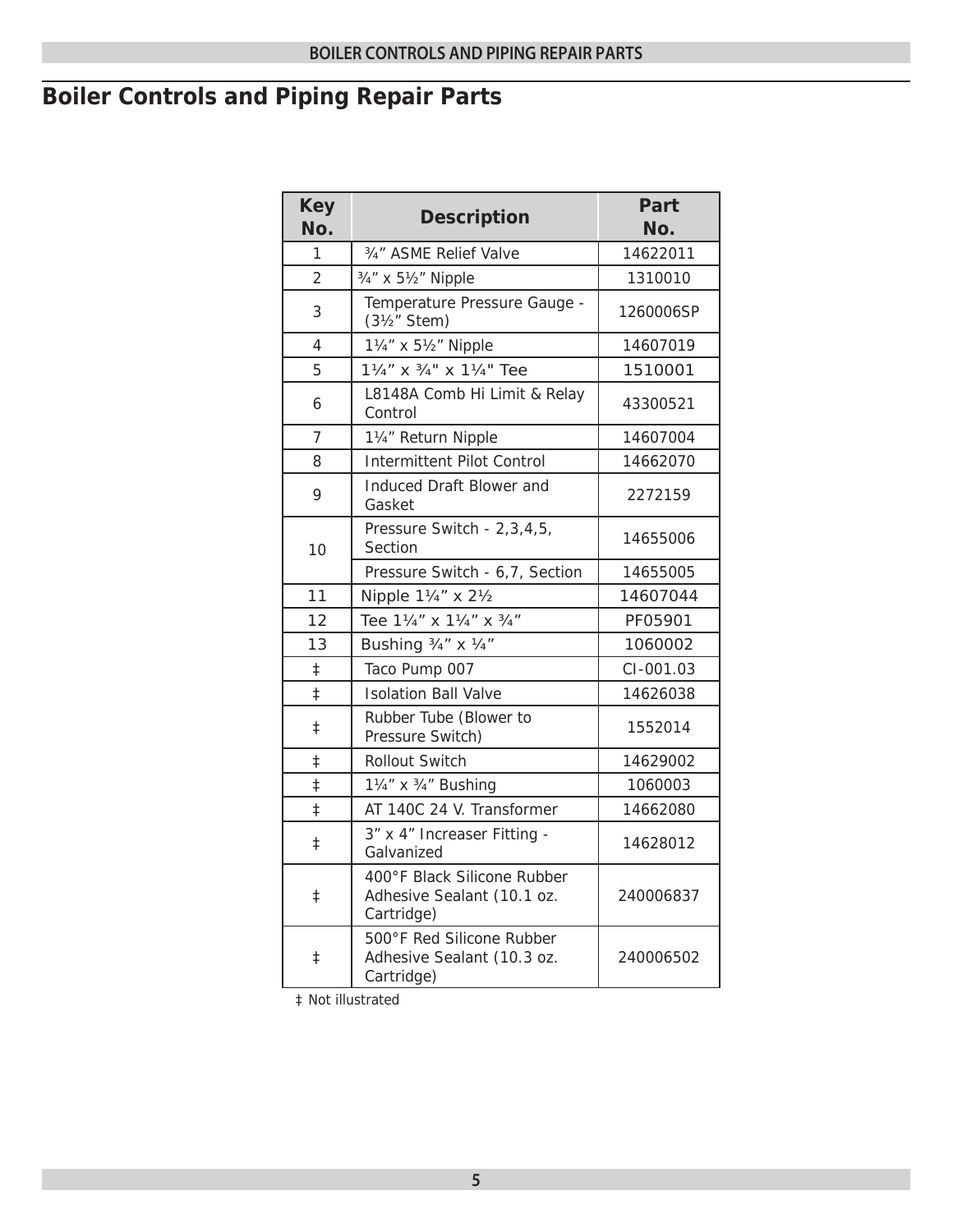#### **NATURAL GAS VALVE**



| NATURAL GAS BURNER & MANIFOLD PARTS |                                                    |                         |           |           |                  |                  |                  |  |  |
|-------------------------------------|----------------------------------------------------|-------------------------|-----------|-----------|------------------|------------------|------------------|--|--|
| <b>KEY</b><br>NO.                   | <b>DESCRIPTION</b>                                 | <b>PART NUMBERS FOR</b> |           |           |                  |                  |                  |  |  |
|                                     |                                                    | 2 Section               | 3 Section | 4 Section | <b>5 Section</b> | <b>6 Section</b> | <b>7 Section</b> |  |  |
|                                     | 24 Volt Gas Valve,<br>Natural Gas                  | 14662052                | 14662052  | 14662052  | 14662052         | 14662058         | 14662058         |  |  |
| $\overline{2}$                      | Pilot Tube With<br>Fitting                         | 43300201                | 43300201  | 43300201  | 43300201         | 43300200         | 43300200         |  |  |
| 3                                   | 10-32 x 3/16"<br>Slotted Hex Head<br><b>Screws</b> | 14695301                | 14695301  | 14695301  | 14695301         | 14695301         | 14695301         |  |  |
| 4                                   | Gas Manifold                                       | 14616042                | 14616043  | 14616044  | 14616045         | 14616024         | 14616025         |  |  |
| 5                                   | Orifice - Natural<br>$Gas*$                        | 14615030                | 14615031  | 14615031  | 14615031         | 14615035         | 14615035         |  |  |
| 6                                   | Main Burner Less<br>Pilot Bracket**                |                         | 14615532  | 14615532  | 14615532         | 14615532         | 14615532         |  |  |
| 6A                                  | Main Burner with<br>Pilot Bracket                  | 14615531                | 14615531  | 14615531  | 14615531         | 14615531         | 14615531         |  |  |
| $\overline{7}$                      | Pilot Burner with<br>Orifice, Natural Gas          | 14662100                | 14662092  | 14662092  | 14662092         | 14662092         | 14662092         |  |  |
| $\ddagger$                          | <b>Rollout Shield</b>                              | 42500932                | 42500933  | 42500934  | 42500935         | 42500936         | 42500937         |  |  |

\*Requires 1 less than the number of sections.

‡ Not illustrated.

\*\*Requires 2 less than the number of sections.

Quantity is 1 unless otherwise noted.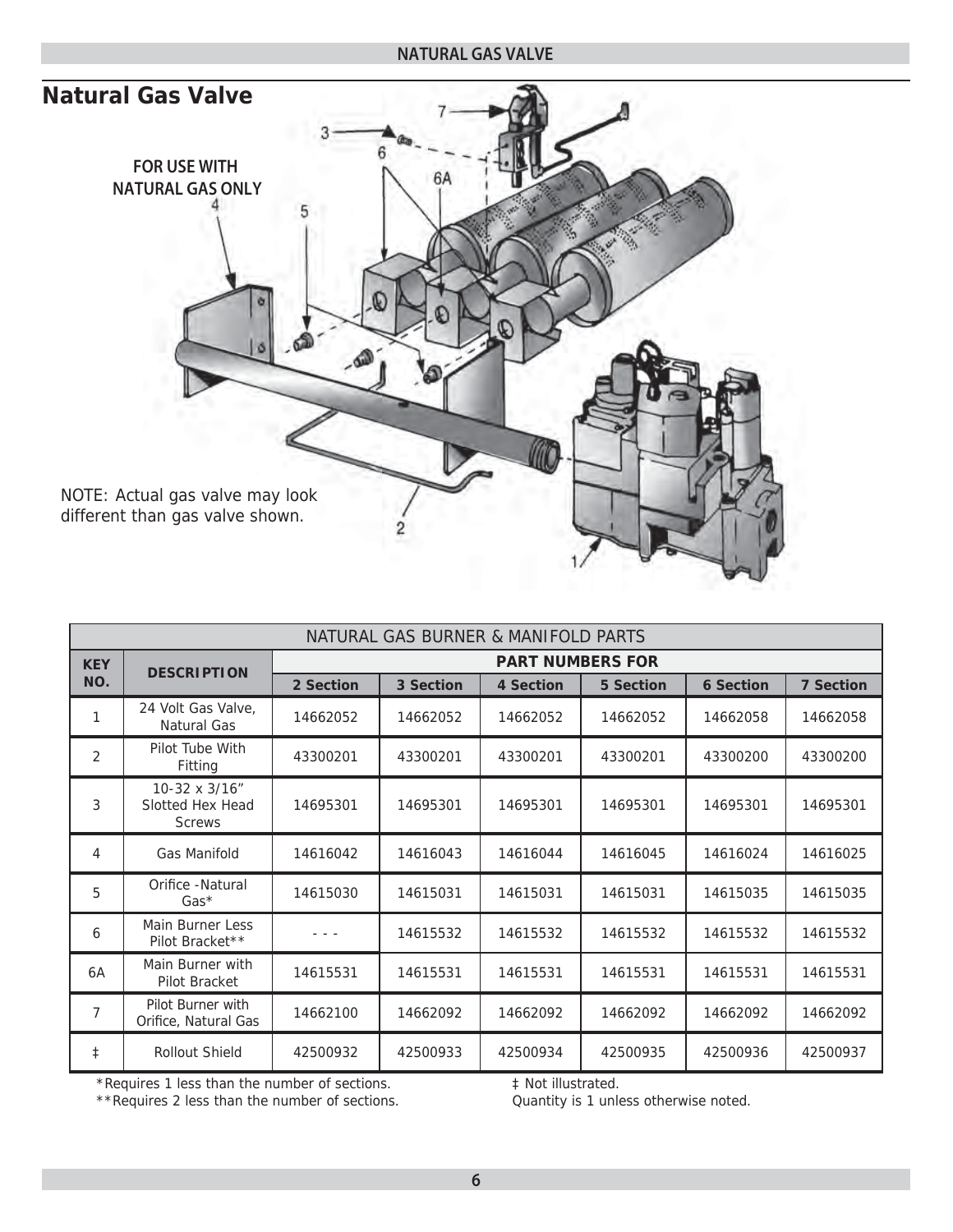### **Propane Gas Valve**



| PROPANE GAS BURNER & MANIFOLD PARTS |                                                    |                         |           |           |                  |                  |                  |  |
|-------------------------------------|----------------------------------------------------|-------------------------|-----------|-----------|------------------|------------------|------------------|--|
| <b>KEY</b><br>NO.                   | <b>DESCRIPTION</b>                                 | <b>PART NUMBERS FOR</b> |           |           |                  |                  |                  |  |
|                                     |                                                    | 2 Section               | 3 Section | 4 Section | <b>5 Section</b> | <b>6 Section</b> | <b>7 Section</b> |  |
|                                     | 24 Volt Gas Valve,<br>Propane Gas                  | 14662062                | 14662062  | 14662062  | 14662062         | 14662059         | 14662059         |  |
| $\overline{2}$                      | Pilot Tube With<br>Fitting                         | 43300201                | 43300201  | 43300201  | 43300201         | 43300200         | 43300200         |  |
| 3                                   | 10-32 x 3/16"<br>Slotted Hex Head<br><b>Screws</b> | 14695301                | 14695301  | 14695301  | 14695301         | 14695301         | 14695301         |  |
| 4                                   | <b>Gas Manifold</b>                                | 14616020                | 14616021  | 14616022  | 14616023         | 14616024         | 14616025         |  |
| 5                                   | Orifice-Propane<br>$Gas*$                          | 14615044                | 14615036  | 14615036  | 14615036         | 14615036         | 14615036         |  |
| 6                                   | Main Burner Less<br>Pilot Bracket**                |                         | 14615532  | 14615532  | 14615532         | 14615532         | 14615532         |  |
| 6A                                  | Main Burner with<br>Pilot Bracket                  | 14615531                | 14615531  | 14615531  | 14615531         | 14615531         | 14615531         |  |
| 7                                   | Pilot Burner with<br>Orifice, Propane Gas          | 14662093                | 14662094  | 14662094  | 14662094         | 14662094         | 14662094         |  |
| $\ddagger$                          | Rollout Shield                                     | 42500932                | 42500933  | 42500934  | 42500935         | 42500936         | 42500937         |  |

\*Requires 1 less than the number of sections.

\*\*Requires 2 less than the number of sections.

‡ Not illustrated.

Quantity is 1 unless otherwise noted.